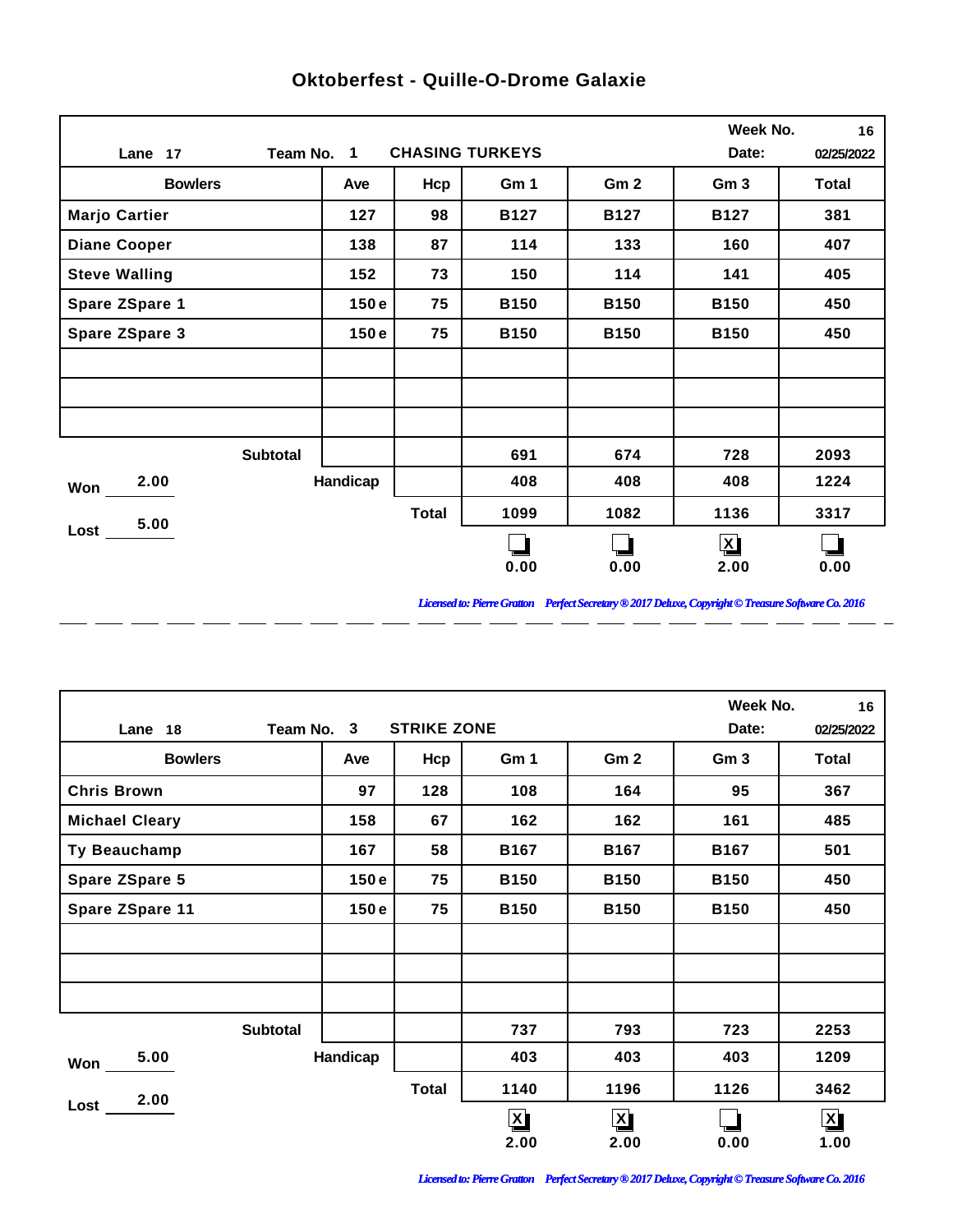|                         |          |                  |              |                 | Week No.        | 16           |
|-------------------------|----------|------------------|--------------|-----------------|-----------------|--------------|
| Team No. 6<br>Lane 19   |          | <b>POWERBALL</b> |              |                 | Date:           | 02/25/2022   |
| <b>Bowlers</b>          | Ave      | Hcp              | Gm 1         | Gm <sub>2</sub> | Gm <sub>3</sub> | <b>Total</b> |
| <b>Lucie Mercier</b>    | 86       | 139              | <b>B86</b>   | <b>B86</b>      | <b>B86</b>      | 258          |
| <b>Denise Loyer</b>     | 133      | 92               | 140          | 149             | 133             | 422          |
| Mia Beauchamp           | 157      | 68               | 124          | 136             | 164             | 424          |
| <b>Denis Prud'Homme</b> | 170      | 55               | 196          | 179             | 146             | 521          |
| Spare ZSpare 8          | 150e     | 75               | <b>B150</b>  | <b>B150</b>     | <b>B150</b>     | 450          |
|                         |          |                  |              |                 |                 |              |
|                         |          |                  |              |                 |                 |              |
|                         |          |                  |              |                 |                 |              |
| <b>Subtotal</b>         |          |                  | 696          | 700             | 679             | 2075         |
| 4.00<br>Won             | Handicap |                  | 429          | 429             | 429             | 1287         |
| 3.00                    |          | <b>Total</b>     | 1125         | 1129            | 1108            | 3362         |
| Lost                    |          |                  | $\mathbf{X}$ | $\mathbf{X}$    |                 |              |
|                         |          |                  | 2.00         | 2.00            | 0.00            | 0.00         |

 $-$ 

 $\overline{a}$ 

 $\overline{a}$ 

 $\overline{a}$ 

 $\overline{a}$ 

 $\overline{a}$ 

 $\overline{a}$ 

 $\overline{a}$ 

## **Oktoberfest - Quille-O-Drome Galaxie**

*Licensed to: Pierre Gratton Perfect Secretary ® 2017 Deluxe, Copyright © Treasure Software Co. 2016*

<u> 2002 - 2003 - 2003 - 2003 - 2003 - 2003 - 2003 - 2003 - 2003 - 2003 - 2003 - 2003 - 2003 - 2003 - 2003 - 200</u>

|                        |            |                        |             |                 | Week No.        | 16                      |
|------------------------|------------|------------------------|-------------|-----------------|-----------------|-------------------------|
| Lane 20                | Team No. 8 | <b>NO F IN STRIKES</b> |             |                 | Date:           | 02/25/2022              |
| <b>Bowlers</b>         | Ave        | Hcp                    | Gm 1        | Gm <sub>2</sub> | Gm <sub>3</sub> | Total                   |
| George Tuinstra Gr     | 126        | 99                     | 115         | 82              | 132             | 329                     |
| <b>Sylvie Gaudreau</b> | 125        | 100                    | <b>B125</b> | <b>B125</b>     | <b>B125</b>     | 375                     |
| <b>Raymond Trudel</b>  | 144        | 81                     | 154         | 149             | 177             | 480                     |
| Spare ZSpare 10        | 150e       | 75                     | <b>B150</b> | <b>B150</b>     | <b>B150</b>     | 450                     |
| Spare ZSpare 12        | 150e       | 75                     | <b>B150</b> | <b>B150</b>     | <b>B150</b>     | 450                     |
|                        |            |                        |             |                 |                 |                         |
|                        |            |                        |             |                 |                 |                         |
|                        |            |                        |             |                 |                 |                         |
| <b>Subtotal</b>        |            |                        | 694         | 656             | 734             | 2084                    |
| 3.00<br>Won            | Handicap   |                        | 430         | 430             | 430             | 1290                    |
| 4.00                   |            | <b>Total</b>           | 1124        | 1086            | 1164            | 3374                    |
| Lost                   |            |                        |             |                 | $\mathbf{X}$    | $\overline{\mathbf{X}}$ |
|                        |            |                        | 0.00        | 0.00            | 2.00            | 1.00                    |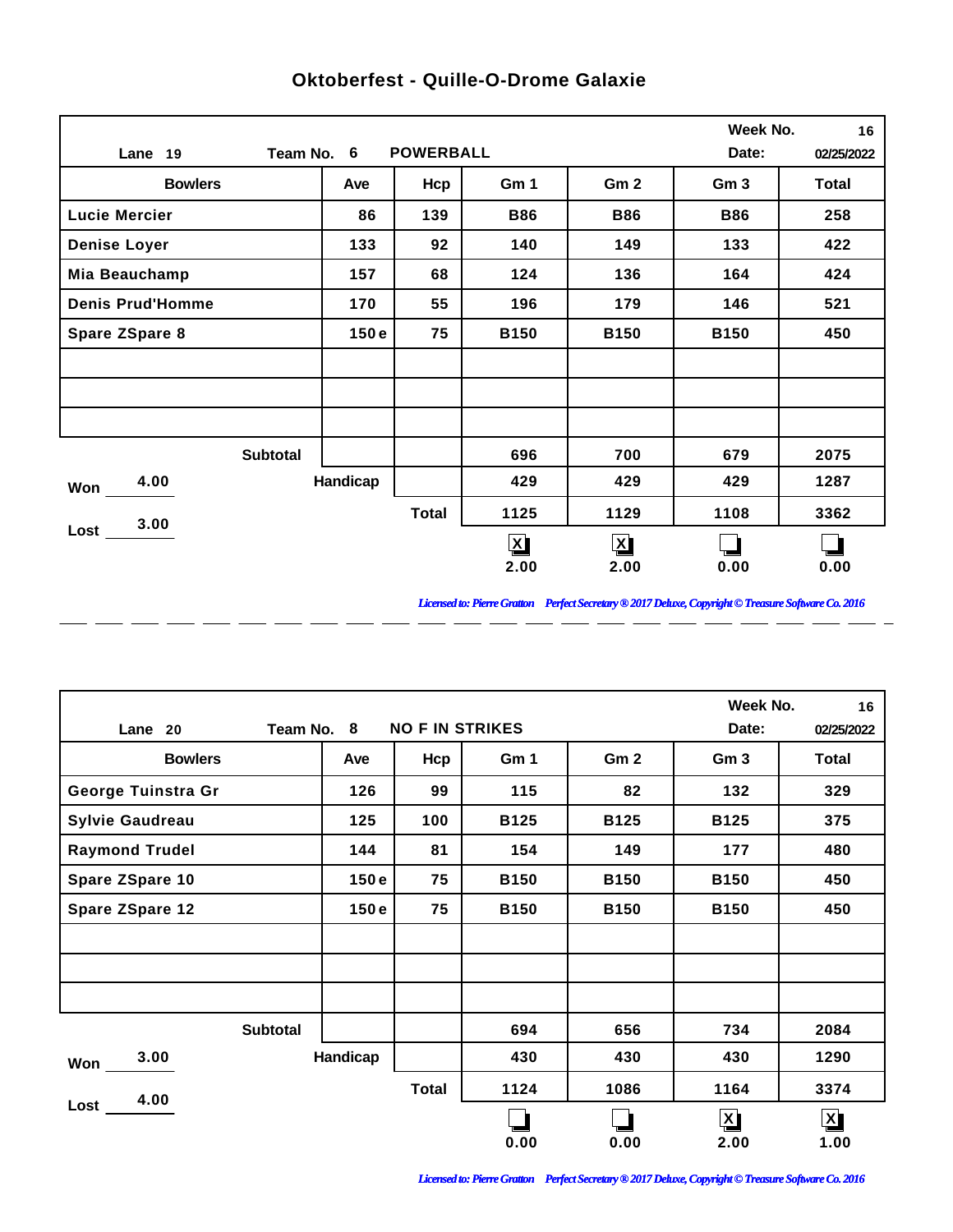|                        |            |              |             |                 | Week No.        | 16           |
|------------------------|------------|--------------|-------------|-----------------|-----------------|--------------|
| Lane 21                | Team No. 5 | THE G TEAMS  |             |                 | Date:           | 02/25/2022   |
| <b>Bowlers</b>         | Ave        | Hcp          | Gm 1        | Gm <sub>2</sub> | Gm <sub>3</sub> | <b>Total</b> |
| <b>Ginette Gervais</b> | 143        | 82           | 154         | 159             | 157             | 470          |
| <b>Diane Gratton</b>   | 138        | 87           | <b>B138</b> | <b>B138</b>     | <b>B138</b>     | 414          |
| <b>Pierre Gratton</b>  | 169        | 56           | 157         | 146             | 127             | 430          |
| <b>Ed Zabarauskas</b>  | 173        | 52           | 170         | 179             | 202             | 551          |
| Spare ZSpare 7         | 150e       | 75           | <b>B150</b> | <b>B150</b>     | <b>B150</b>     | 450          |
|                        |            |              |             |                 |                 |              |
|                        |            |              |             |                 |                 |              |
|                        |            |              |             |                 |                 |              |
| <b>Subtotal</b>        |            |              | 769         | 772             | 774             | 2315         |
| 2.00<br>Won            | Handicap   |              | 352         | 352             | 352             | 1056         |
| 5.00                   |            | <b>Total</b> | 1121        | 1124            | 1126            | 3371         |
| $Loss$ $\qquad$        |            |              |             | $\mathbf{X}$    |                 |              |
|                        |            |              | 0.00        | 2.00            | 0.00            | 0.00         |

 $-$ 

 $\overline{a}$ 

 $\overline{a}$ 

 $\overline{a}$ 

 $\overline{a}$ 

 $\overline{a}$ 

 $\overline{a}$ 

 $\overline{a}$ 

## **Oktoberfest - Quille-O-Drome Galaxie**

*Licensed to: Pierre Gratton Perfect Secretary ® 2017 Deluxe, Copyright © Treasure Software Co. 2016*

<u> 2002 - 2003 - 2003 - 2003 - 2003 - 2003 - 2003 - 2003 - 2003 - 2003 - 2003 - 2003 - 2003 - 2003 - 2003 - 200</u>

|                         |                                         |          |              |              |                 | Week No.                | 16           |  |
|-------------------------|-----------------------------------------|----------|--------------|--------------|-----------------|-------------------------|--------------|--|
| Lane 22                 | <b>GO STRIKE YOURSELF</b><br>Team No. 7 |          |              |              |                 |                         |              |  |
| <b>Bowlers</b>          |                                         | Ave      | Hcp          | Gm 1         | Gm <sub>2</sub> | Gm <sub>3</sub>         | <b>Total</b> |  |
| <b>Francois Lepine</b>  |                                         | 131      | 94           | <b>B131</b>  | <b>B131</b>     | <b>B131</b>             | 393          |  |
| <b>Steven Tuinstra</b>  |                                         | 154      | 71           | 196          | 158             | 154                     | 508          |  |
| <b>Daniel Beauchamp</b> |                                         | 167      | 58           | 149          | 158             | 169                     | 476          |  |
| <b>Spare ZSpare 2</b>   |                                         | 150e     | 75           | <b>B150</b>  | <b>B150</b>     | <b>B150</b>             | 450          |  |
| Spare ZSpare 9          |                                         | 150e     | 75           | <b>B150</b>  | <b>B150</b>     | <b>B150</b>             | 450          |  |
|                         |                                         |          |              |              |                 |                         |              |  |
|                         |                                         |          |              |              |                 |                         |              |  |
|                         |                                         |          |              |              |                 |                         |              |  |
|                         | <b>Subtotal</b>                         |          |              | 776          | 747             | 754                     | 2277         |  |
| 5.00<br>Won             |                                         | Handicap |              | 373          | 373             | 373                     | 1119         |  |
| 2.00                    |                                         |          | <b>Total</b> | 1149         | 1120            | 1127                    | 3396         |  |
| Lost                    |                                         |          |              | $\mathbf{X}$ |                 | $\overline{\mathbf{X}}$ | $\mathbf{X}$ |  |
|                         |                                         |          |              | 2.00         | 0.00            | 2.00                    | 1.00         |  |